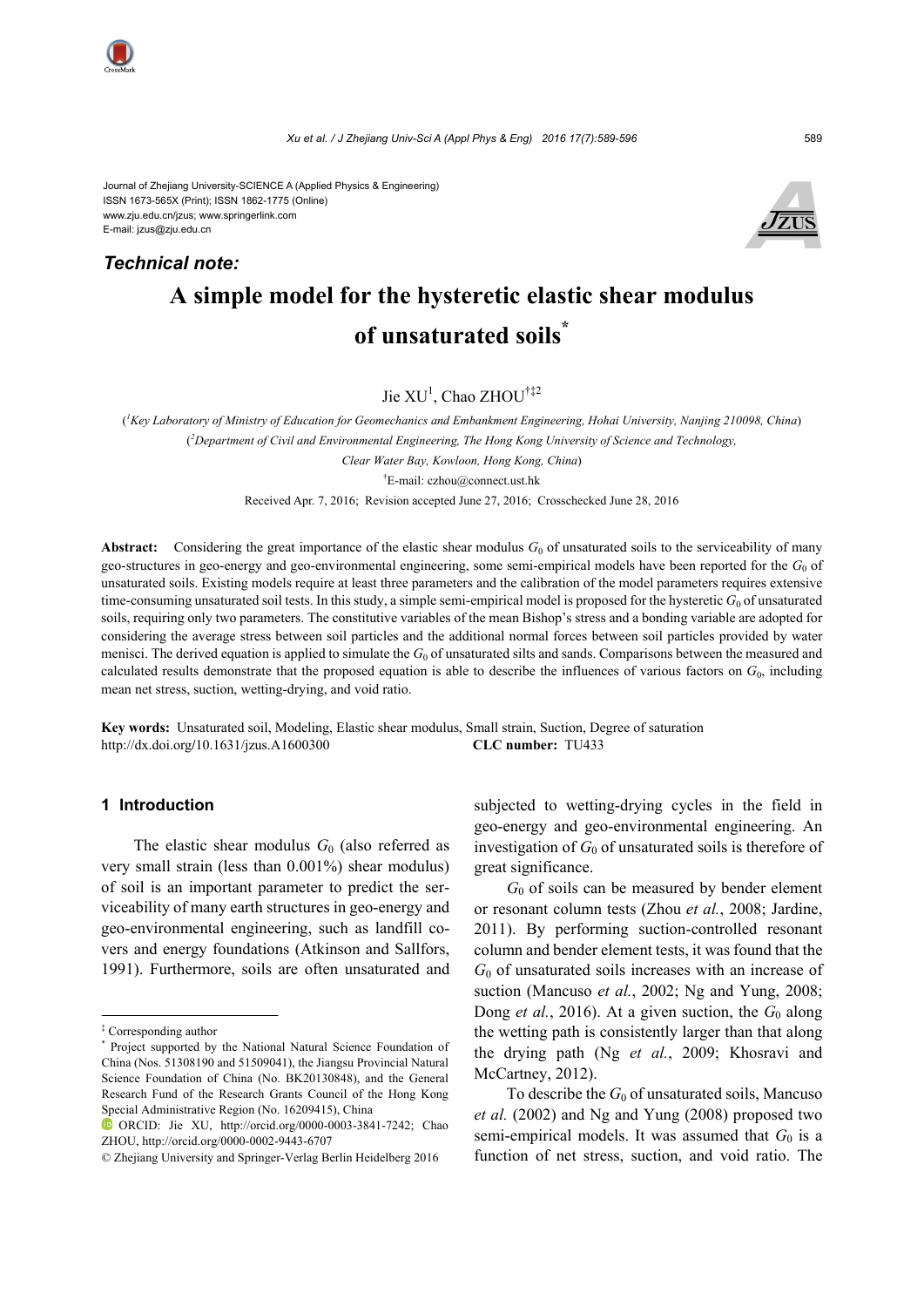influences of the wetting-drying history (hydraulic hysteresis) were not considered. To consider the influences of the hydraulic hysteresis, some recent studies incorporated the degree of saturation (*S*r) in their semi-empirical models (Sawangsuriya *et al.*, 2009; Biglari *et al.*, 2011; Khosravi and McCartney, 2012; Oh and Vanapalli, 2014; Wong *et al.*, 2014). Wong *et al.* (2014) found that by incorporating *S*r, the models are able to simulate the variation of  $G_0$  during compression, drying, and wetting. It should be pointed out that the existing models require at least three parameters. Extensive time-consuming unsaturated soil tests are needed for parameter calibration. Recently, Dong *et al.* (2016) and Dong and Lu (2016) developed a new G<sub>0</sub> model with three model parameters by using the suction stress-based effective stress principle. Based on the experimental data from about 30 types of soils, the relationship between two model parameters and the soil water retention curve was proposed.

The principal objective of this study is to develop a simple model to capture the hysteretic  $G_0$  of unsaturated soils. To meet this objective, a simple semi-empirical model with only two parameters is newly proposed by adopting the mean Bishop's stress and a bonding variable. Then, the derived model is applied to simulate the hysteretic  $G_0$  of various soils. The calculated and measured results are compared and analyzed.

### **2 Mathematical formulations**

Based on the results of suction-controlled bender element tests, Ng and Yung (2008) proposed a semi-empirical equation to describe the  $G_0$  of unsaturated soils using two independent stress state variables (i.e., net stress and matric suction):

$$
G_{0(ij)} = C_{ij}^{2} f(e) \left(\frac{p}{p_{\text{ref}}}\right)^{2n} \left(1 + \frac{s}{p_{\text{ref}}}\right)^{2k}, \quad (1)
$$

where  $C_{ij}$  is a constant reflecting the inherent soil structure in the  $ij$  plane (i.e., plane of shear),  $f(e)$  is a void ratio function relating shear modulus to void ratio, *p* and *s* are the mean net stress and matric suction, respectively,  $p_{ref}$  is a reference pressure for normalizing *p*, and *n* and *k* are regression parameters.

The net stress and matric suction are defined as (*σ*−*u*a) and  $(u_a - u_w)$ , where  $\sigma$ ,  $u_a$ , and  $u_w$  are the total stress, pore air pressure, and pore water pressure, respectively. By comparing measured and calculated results, Ng and Yung (2008) found that Eq. (1) is able to capture the influences of  $p$  and  $s$  on  $G_0$ .

On the other hand, Ng *et al.* (2009) measured the *G*0 of compacted clayey silt specimens along a drying and wetting cycle. They found that at a given suction, measured  $G_0$  was consistently larger along the wetting path than that along the drying path. Similar findings were reported by some other researchers, such as Khosravi and McCartney (2012). The observed hysteretic effects are due to at least two reasons. First, an increase in suction induces the shrinkage and densification of the soil specimen. Therefore, the soil specimen along the wetting path has a higher density and hence a larger  $G_0$  than that subjected to drying. Second, at a given suction, the *S*r of the soil specimen along the wetting path is lower than that along the drying path. At a lower *S*r, the number of water menisci per unit soil volume would be larger while the amount of bulk water would be smaller. As a result, the additional inter-particle normal forces provided by more water menisci tend to stiffen the soil skeleton. Both mechanisms are taken into account in this study to make the proposed model theoretically and physically sound. It should be pointed out that the volumetric strain of the soil specimen induced by the drying and wetting cycle is not significant (less than  $\pm 0.3\%$ ) according to the experimental data of Ng *et al.* (2009). This suggests that the effects of the soil density on hysteretic *G*0 behavior are very minor for the soil tested. Therefore, the effects of drying and wetting on  $G_0$  reported by Ng *et al.* (2009) cannot be captured well by Eq. (1), which assumes that  $G_0$  is affected by net stress, suction, and void ratio only.

The limitation of Eq. (1) is primarily due to the fact that the net stress and suction are not sufficient to satisfactorily describe the complicated water distribution within unsaturated soils. Wheeler and Karube (1996) postulated that the soil water in unsaturated soils may be classified into two different types: namely bulk water and meniscus water. Bulk water affects the tangent and normal forces between soil particles, whereas a change of meniscus water alters the normal force only. The presence of meniscus water would stabilize the soil skeleton by reducing the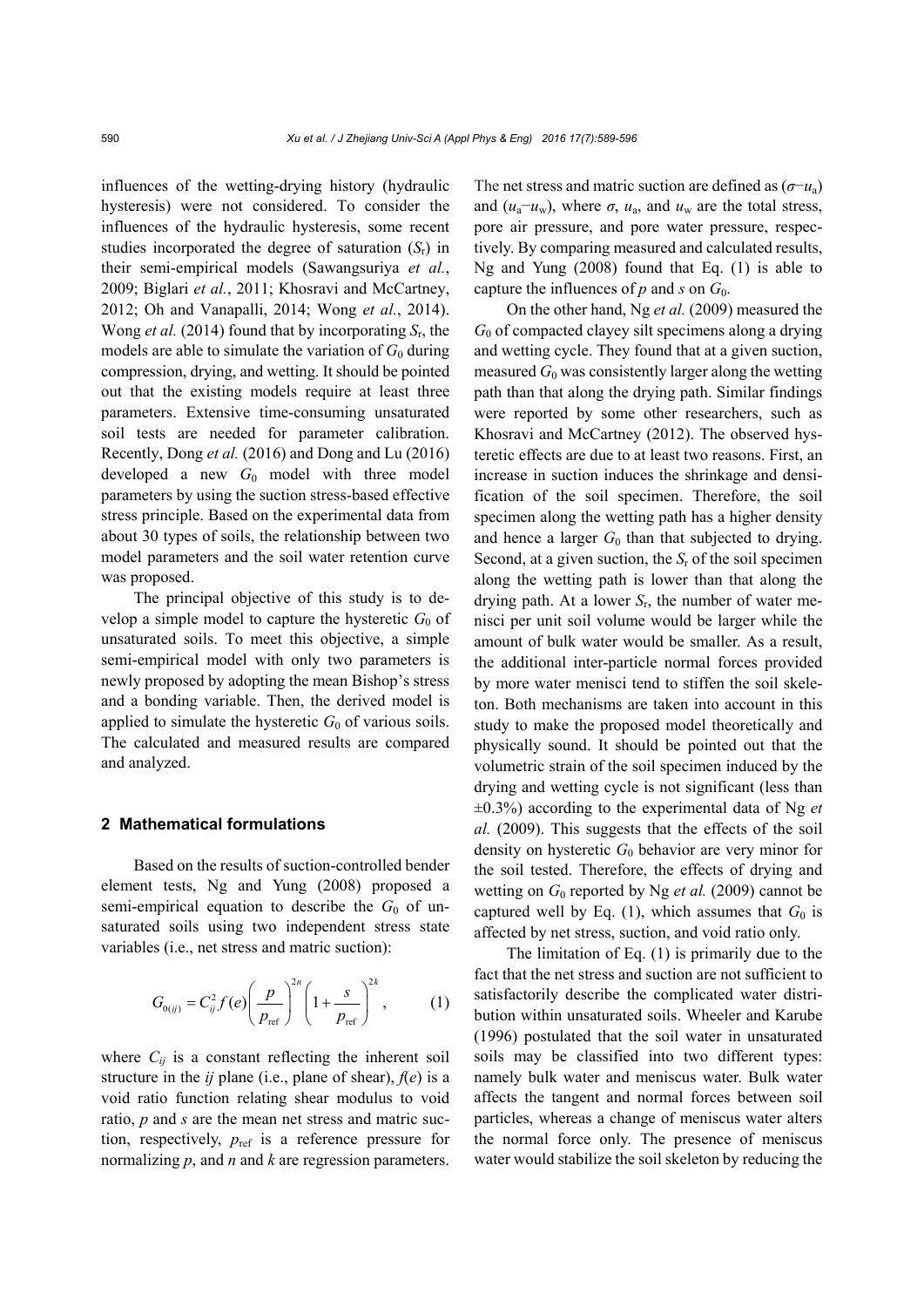mobilized ratio of the tangent force and normal force. Considering the different roles of bulk water and meniscus water, the degree of saturation of the soil specimen is expected to impose a significant influence on pore water distribution and hence the  $G_0$  of the unsaturated soil. To fully capture the hysteretic  $G_0$ behavior of unsaturated soil, not only soil suction but also the degree of saturation should be incorporated.

Due to the different effects of these two types of water, suction affects the mechanical behavior of the unsaturated soil via at least two different ways, namely modifying the average skeleton force and providing additional bonding forces at particle contacts by water menisci (stabilization effects on soil skeleton). To describe these two mechanisms explicitly, Gallipoli *et al.* (2003) proposed the following two constitutive variables:

$$
p^* = p + S_r s,\tag{2}
$$

$$
\xi = f(s)(1 - S_r),\tag{3}
$$

where  $p^*$  is the mean Bishop's stress, and  $\xi$  is the bonding variable. These two constitutive variables have clear physical meanings. The first one  $(p^*)$  denotes the average stress between soil particles, while the bonding variable  $\zeta$  was proposed by Gallipoli *et al.* (2003) as a scalar constitutive variable for unsaturated soils. The bonding variable is related to the inter-particle normal forces exerted by water menisci, and it is a function of the soil suction and the degree of saturation.

The first term *f*(*s*) on the right hand side of Eq. (3) describes the inter-particle normal forces exerted by a single water meniscus at a given suction, normalized by that at zero suction. The relationship between  $f(s)$  and suction was derived by Fisher (1926) and is shown in Fig. 1. This relationship can be described by the following equation (Gallipoli *et al.*, 2003; Zhou *et al.*, 2015):

$$
f(s) = \frac{3T_s}{rs} \frac{\left(\sqrt{9 + 8rs/T_s} - 3\right) \left(\sqrt{9 + 8rs/T_s} + 1\right)}{16},\qquad(4)
$$

where  $T<sub>s</sub>$  is the surface tension coefficient of water which is equal to 72.8 mN/m at 20  $\degree$ C, and *r* is the radius of the spherical particles. It can be seen from Fig. 1 that the value of *f*(*s*) is higher with a larger *r* at a

given suction. For simplicity, a constant *r* value of 1×10<sup>−</sup><sup>6</sup> m is assumed for soil specimens to calculate  $f(s)$  in this study. This simplification should not significantly affect model prediction with proper model parameters. This is because according to Eq. (4) and Fig. 1, for all values of *r*, the value of  $f(s)$  is limited to a range of 1 to 1.5 over a full suction range. The percentage difference should be therefore smaller than 50%. It should be pointed out that Eq. (4) describes the suction effects on the value of the interparticle normal force exerted by a single water meniscus. It was first derived by Fisher (1926) based on the air-water interface between two identical spheres. Although this equation is derived based on granular material, it also works well for fine-grained soils, as reported by Gallipoli *et al.* (2003). Therefore, this variable is considered and used to model hysteretic *G*<sup>0</sup> behavior in this study.



**Fig. 1 Relationship between** *f***(***s***) and suction with different values of** *r*

The second term (1−*S*r) is adopted to account for the number of water menisci per unit volume in unsaturated soil through a simplified approach. At the fully saturated state (an ideal case with  $S_r = 100\%$ ), there should be no meniscus water within a soil specimen. Stabilization effects arising from meniscus water would be absent, and therefore  $(1-S_r)$  and  $\xi$  are equal to zero. At unsaturated states, the values of  $(1-S_r)$  and  $\xi$  increase as the soil specimen desaturates. This increase of  $\xi$  with increasing suction is consistent with experimental observations that stabilization effects are more significant at a lower degree of saturation.

By applying these two constitutive variables (Eqs. (2) and (3)), a new formulation for the  $G_0$  of unsaturated soil is proposed as follows: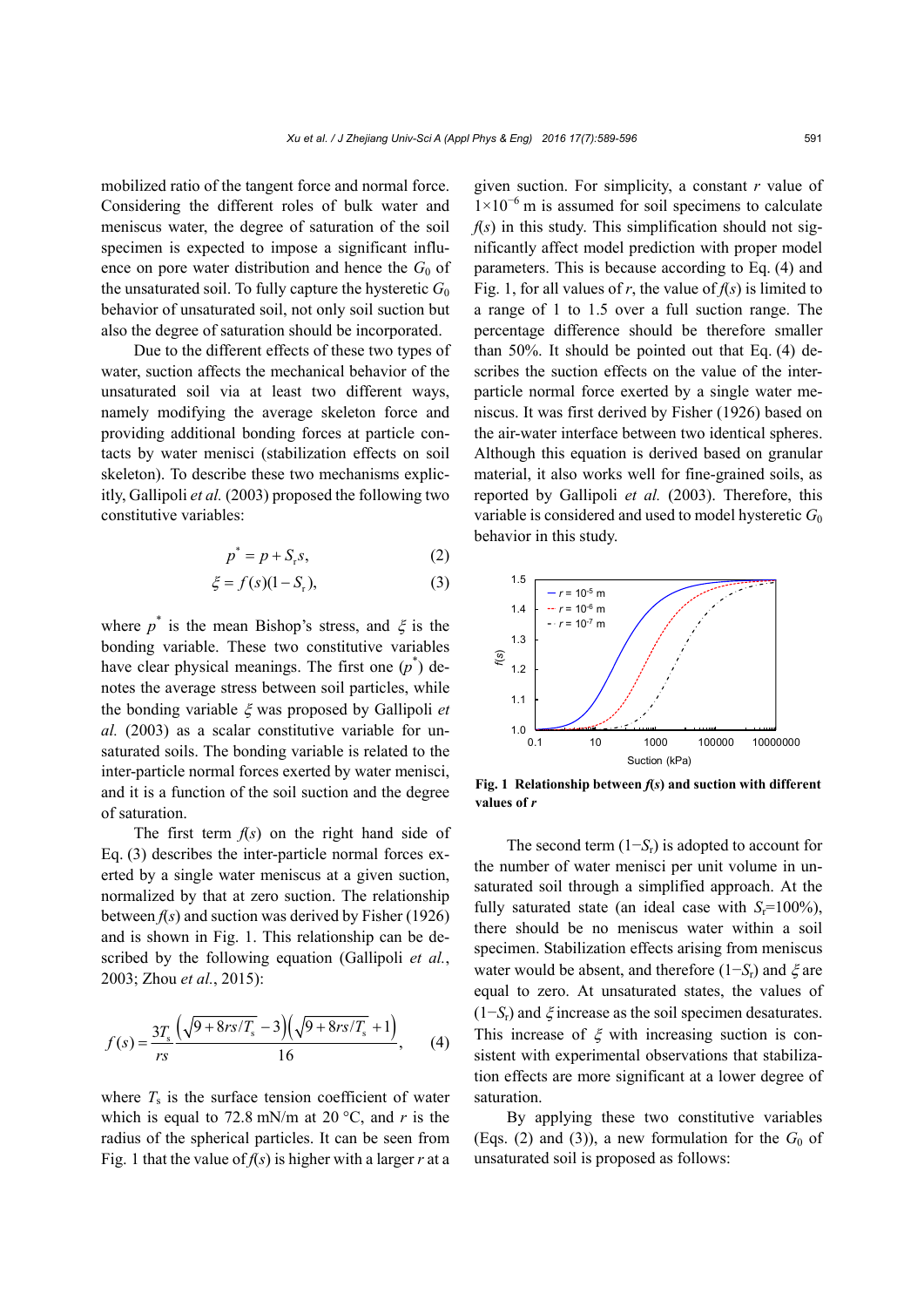$$
G_0 = C_0 f(e) \left[ \left( \frac{p^*}{p_{\text{ref}}} \right)^{n_p} + C_s \xi^{n_s} \right],\tag{5}
$$

where  $C_0$ ,  $C_s$ ,  $n_p$ , and  $n_s$  are the soil parameters, and  $p_{ref}$  is assumed to be the atmospheric pressure (101 kPa) in the following calculations. Compared with Eq. (1), Eq. (5) explicitly incorporates  $S_r$  and considers two different suction effects. At the saturated state, the mean Bishop's stress reduces to the mean effective stress  $p'$ , and  $\xi$  equals zero. Eq. (5) can be simplified as

$$
G_0 = C_0 f(e) \left(\frac{p'}{p_{\text{ref}}}\right)^{n_p}.
$$
 (6)

Note that Eq. (6) was first proposed by Hardin and Black (1966). It has been widely used to estimate the  $G_0$  of different saturated soils, including sand, silt, and clay. This suggests that Eq. (5) allows for a smooth translation between unsaturated and saturated states. Furthermore, some soil parameters  $(C_0$  and  $n_p$ ) and  $f(e)$  in Eq. (5) can be calibrated by fitting measured  $G_0$  at the saturated state. This is an effective and convenient approach, considering that unsaturated soil testing is much more time-consuming and that there is relatively less experimental data of unsaturated soil behavior in literature.

Based on extensive experimental results of saturated clay and sand, McDowell and Bolton (2001) found that  $G_0$  varies with  $p'$  as  $p'^{0.5}$  following the Hertz contact theory. This observation suggests that

$$
n_{\rm p} = 0.5. \tag{7}
$$

For the void ratio function, various formulations have been proposed in literature. Shibuya *et al.* (1997) introduced a simplified void ratio function  $f(e)$ =  $(1+e)^{\alpha}$ , where the coefficient  $\alpha$  is equal to -2.4 for clay based on the *in-situ* seismic survey and laboratory bender element tests. Oztoprak and Bolton (2013) used the void ratio function  $f(e) = (1+e)^{-3}$  for sands based on extensive laboratory data. When the soil void ratio increases from 0.5 to 1.0, for example, the value of  $f(e)$  decreases by 50% and 58% with  $\alpha = -2.4$  and  $\alpha = -3$ , respectively. It is clear that with such a huge change in the soil void ratio, the model prediction difference is less than 10% with  $(1+e)^{-2.4}$ 

and  $(1+e)^{-3}$ . Therefore, a single void ratio function  $(1+e)^{-3}$  is used for both clay and sand in the proposed model for simplicity, i.e.,

$$
f(e) = (1 + e)^{-3}.
$$
 (8)

On the other hand, two parameters  $(C_s$  and  $n_s$ ) are used in Eq. (5) to describe the effects of  $\zeta$  on  $G_0$ . For simplicity, it is assumed that

$$
n_{\rm s} = n_{\rm p}.\tag{9}
$$

It is expected that this simplification does not greatly affect the capability of Eq. (5), since the effects of  $\xi$  on  $G_0$  can be considered through the other soil parameter (i.e., *C*s).

Substituting Eqs.  $(7)$ – $(9)$  into Eq.  $(5)$ , the following equation can be obtained:

$$
G_0 = C_0 (1 + e)^{-3} \left[ \left( \frac{p^*}{p_{\text{ref}}} \right)^{0.5} + C_s \xi^{0.5} \right]. \tag{10}
$$

Eq. (10) is developed to describe the hysteretic *G*0 of unsaturated soils, requiring only two parameters  $(C_s$  and  $C_0$ ).  $C_0$  is a constant reflecting the effect of the inherent soil structure on  $G_0$ .  $C_s$  describes the effect of additional normal forces between soil particles provided by water menisci  $(\xi)$  on  $G_0$ .

## **3 Verification of the newly proposed simple model**

Ng and Yung (2008) and Ng *et al.* (2009) carried out two series of suction-controlled bender element tests on compacted clayey silt specimens.  $G_0$  was measured along two stress paths: namely isotropic compression at constant suction and drying and wetting at constant stress. Apart from  $G_0$ , *e* and  $S_r$  at each stress and suction condition were also monitored. Fig. 2a shows the variation of  $G_0$  with mean net stress at different suctions, obtained from the isotropic compression tests. As expected,  $G_0$  increases with the increasing mean net stress. At the same mean net stress,  $G_0$  is significantly larger at a higher suction. Based on the results, the two parameters in Eq. (10) are determined by the least square method:  $C_0$ =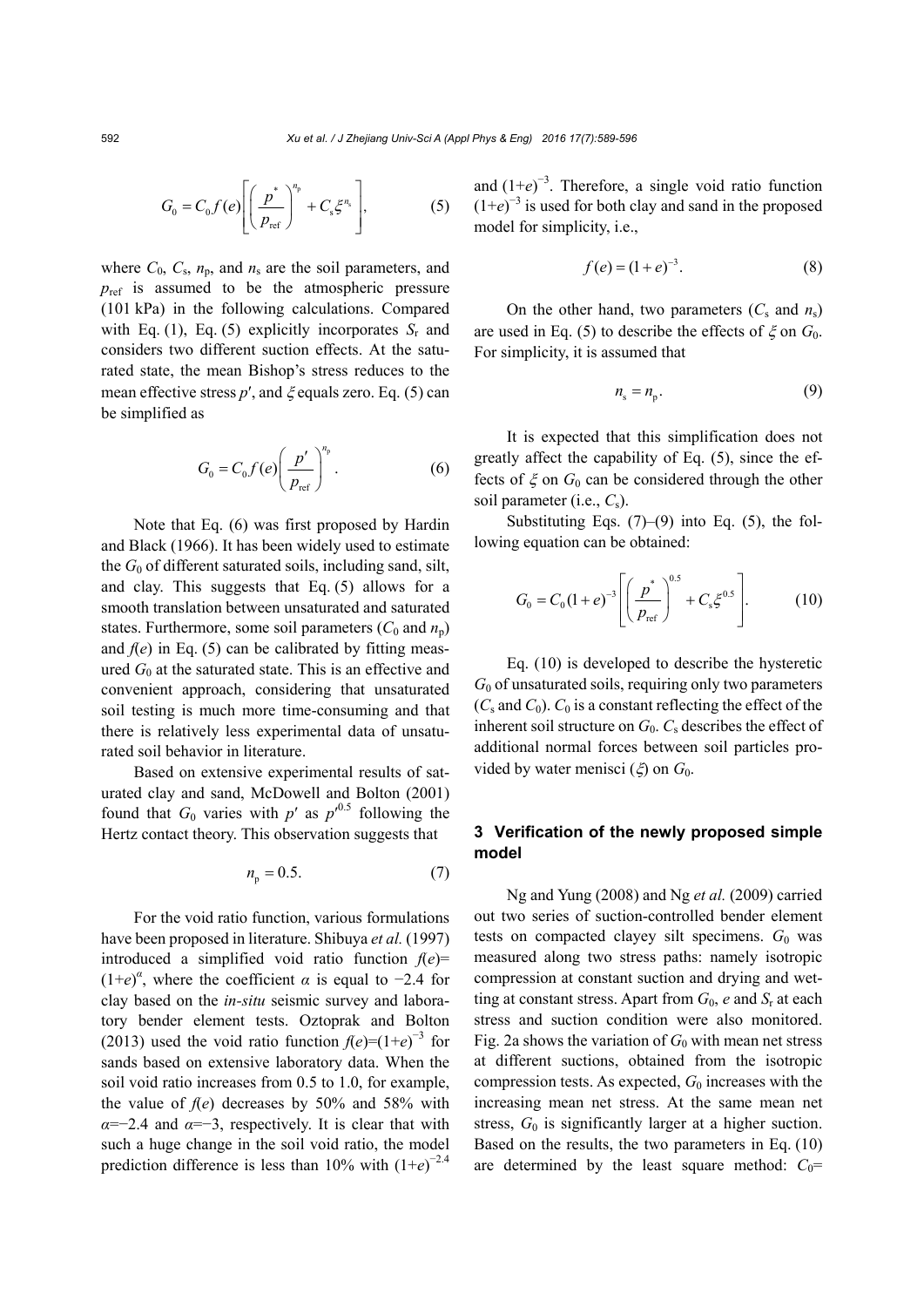330 MPa and  $C_s$ =1.2. Soil properties and model parameters are summarized in Table 1. With the fitted parameters,  $G_0$  along the two stress paths are calculated. The calculated  $G_0$  in the compression tests is also shown in Fig. 2a for comparison. It is clearly revealed that Eq. (10) is able to capture the influences of the stress and suction on *G*0.

Fig. 2b compares the measured and calculated  $G_0$  during the drying and wetting cycle at two isotropic net stresses (110 and 300 kPa). It can be seen that  $G_0$  increases consistently with an increase of suction along the drying process. After drying to the maximum suction of 250 kPa, the soil suction is



**Fig. 2 Comparisons between measured and calculated**  $G_0$ **of a compacted clayey silt tested by Ng and Yung (2008) (a) and Ng** *et al.* **(2009) (b)**  M: measured; C: calculated

reduced by wetting the soil specimen. Measured  $G_0$ decreases continuously during the wetting process. Similar to the water retention curve, there is a hysteresis between the drying and wetting stiffness curves showing variations of  $G_0$  with suction. At the same suction,  $G_0$  measured during wetting is consistently higher than that obtained during drying. On the other hand, the effects of drying and wetting on  $G_0$  are generally captured by Eq. (10). Since the axial and radial strains of each soil specimen during drying and wetting are relatively small (less than  $\pm 0.3\%$ ), the changes of the void ratio and hence  $f(e)$  are not significant (Ng *et al.*, 2009). According to the newly proposed simple model, shear modulus hysteresis occurs because  $S_r$  on the adsorption curve is lower than that on the desorption curve at the same suction. Eq. (2) suggests that at a given suction, the value of  $\xi$ is larger when  $S_r$  is lower. It is therefore concluded that  $G_0$  predicted by Eq. (10) is larger along the wetting path than that along the drying path.

Similarly, Eq.  $(10)$  is used to fit the  $G_0$  of another clayey silt (Khosravi and McCartney, 2012). Soil properties and model parameters are summarized in Table 1. Comparisons between measured and calculated results are shown in Fig. 3. It is well illustrated



**Fig. 3 Comparisons between measured and calculated**  $G_0$ **of a compacted clayey silt tested by Khosravi and McCartney (2012)**

**Table 1 Summary of soil properties and regression coefficients in the newly proposed simple equation for** *G***<sup>0</sup>**

| References                                  | Soil type   | Percentage<br>of clay $(\% )$ | Liquid<br>$\lim$ it $\left(\frac{9}{6}\right)$ | Plastic<br>limit (%) | Plastic<br>index | (MPa) | ັັ   |
|---------------------------------------------|-------------|-------------------------------|------------------------------------------------|----------------------|------------------|-------|------|
| Ng and Yung (2008); Ng <i>et al.</i> (2009) | Clayev silt |                               | 43                                             | 29                   | 14               | 330   | L.20 |
| Khosravi and McCartney (2012)               | Clayey silt | 14                            | 25                                             |                      |                  | 160   | 0.06 |
| Nyunt <i>et al.</i> (2011)                  | Sand        |                               | NA                                             | NA                   | NA               | 230   | 0.60 |

Note: compacted specimens are used in these four studies; NA means "not available"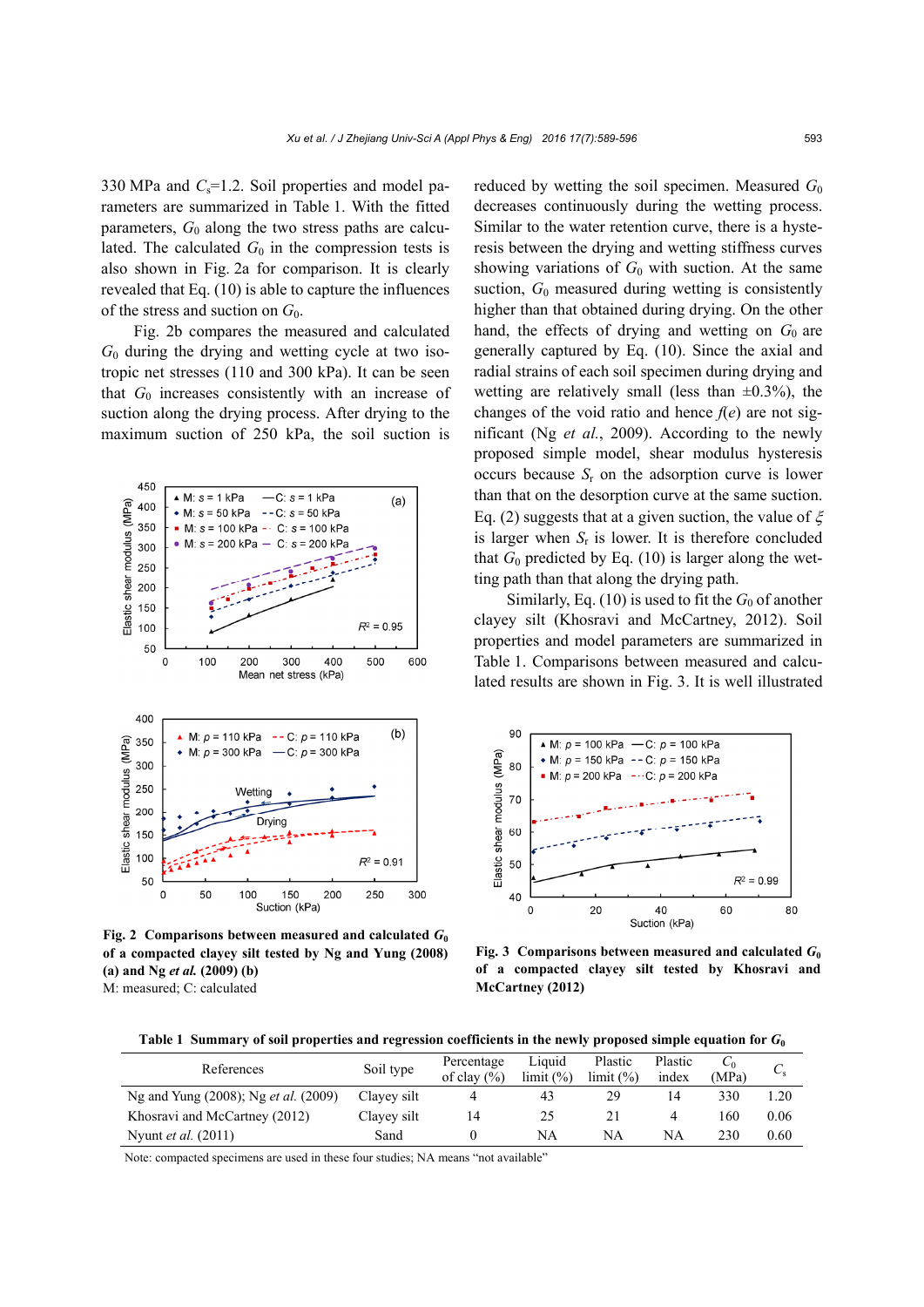that the newly proposed simple equation is able to describe the dependency of  $G_0$  on stress and suction for this type of soil.

Eq. (10) is then used to fit the  $G_0$  of sand (Nyunt *et al.*, 2011). Soil properties and model parameters are summarized in Table 1. Comparisons between measured and calculated results are shown in Fig. 4. At the mean net stress of 50 and 100 kPa, the measured and calculated  $G_0$  are quite consistent. However, at the mean net stress of 200 kPa, the measured  $G_0$  is underestimated by the proposed model by about 25%. The discrepancies between the measured and calculated results suggest that the stress effects on the  $G_0$  of sand are underestimated by the proposed model. The prediction errors may be reduced by adopting a larger  $n<sub>p</sub>$  in Eq. (7). In this study, no modification is made to Eq. (7) to minimize the number of model parameters and the proposed model should be used with caution for a wide range of stresses.



**Fig. 4 Comparisons between measured and calculated**  $G_0$ **of a compacted sand tested by Nyunt** *et al.* **(2011)**

Figs. 2–4 reveal that Eq. (10) is able to describe the influences of various factors on *G*0, including mean net stress, suction, drying-wetting, and void ratio. It should be pointed out that some existing semi-empirical equations for  $G_0$  are reported to be able to simulate the  $G_0$  of unsaturated soil along various stress paths, including drying, wetting, and isotropic compression, as reviewed by Wong *et al.* (2014). However, these existing equations require at least three parameters. Extensive data from timeconsuming unsaturated soil tests is also required to calibrate them. On the other hand, the proposed model for the hysteretic  $G_0$  of unsaturated soils only requires two parameters (i.e.,  $C_0$  and  $C_s$ ). As illustrated in Section 2,  $C_0$  is a constant reflecting the effect of the inherent soil structure on  $G_0$ , while  $C_s$  describes the effect of additional normal forces between soil particles provided by water menisci ( $\xi$ ) on  $G_0$ . Compared with most existing models in literature, much fewer test results are required for the calibration of the model parameters. To use the proposed model, laboratory or filed tests should be carried out to determine the  $G_0$  of unsaturated soil at two different suctions. Without such experimental measurements, an alternative approach is to deduce the values of  $C_0$  and *C*s from soil water retention curve, as proposed by Dong *et al.* (2016). It should be pointed out that the scope of this study is to propose a new idea for modeling the hysteretic *G*0 behavior of unsaturated soil with fewer parameters. Future studies should be carried out to predict the two parameters from basic soil properties, such as the water retention curve.

#### **4 Conclusions**

A simple semi-empirical model is newly proposed for the hysteretic elastic shear modulus  $G_0$  of unsaturated soils, requiring only two parameters. The derived equations are applied to simulate the  $G_0$  of various soils. Comparisons between measured and calculated results demonstrate that the proposed equation is able to capture the influences of various factors on  $G_0$ , including mean net stress, suction, wetting-drying, and void ratio.

It should be pointed out that the proposed simple model is intended for unsaturated sands, silts, and low-plasticity clays. For high-plasticity clays, such as expansive soils, however, it may require some modifications, such as a consideration of significant wetting-induced volume changes. On the other hand, some parameters in the model are given specified values for simplicity, which may result in slight prediction errors, particularly for sands. In addition, comparisons between measured and calculated  $G_0$  are all limited within a low suction range (less than 500 kPa) in this study. More experimental and theoretical studies should be carried out to reveal the  $G_0$ behavior of unsaturated soil over a wide range of stresses and suctions. Based on new evidences, the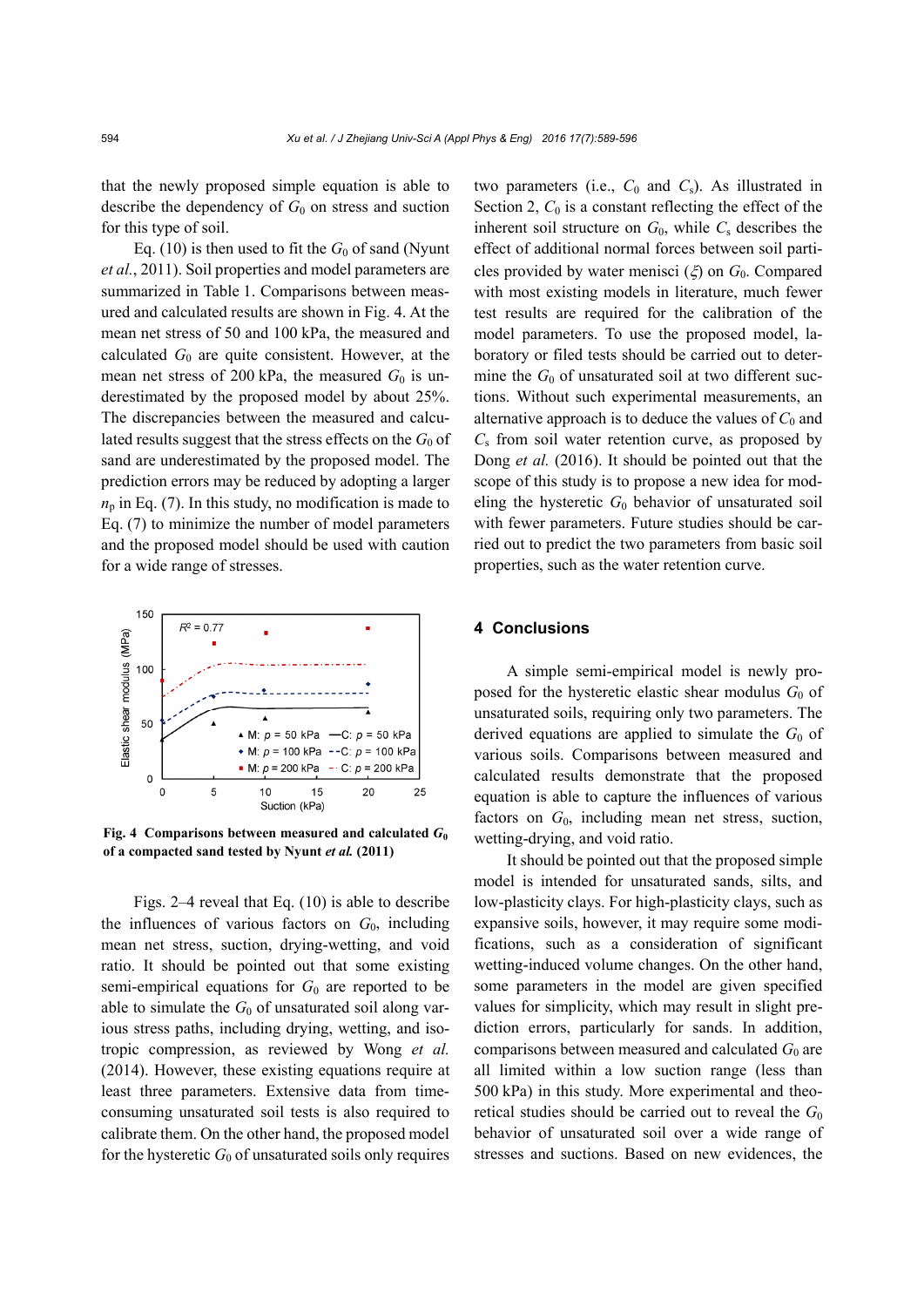proposed model could be verified and improved if necessary in future studies.

#### **References**

- Atkinson, J.H., Sallfors, G., 1991. Experimental determination of stress-strain-time characteristics in laboratory and *in-situ* tests. Proceedings of the 10th European Conference on Soil Mechanics and Foundation Engineering, Florence, Italy, **3**:915-956.
- Biglari, M., Mancuso, C., d'Onofrio, A., *et al.*, 2011. Modelling the initial shear stiffness of unsaturated soils as a function of the coupled effects of the void ratio and the degree of saturation. *Computers and Geotechnics*, **38**(5): 709-720.

http://dx.doi.org/10.1016/j.compgeo.2011.04.007

- Dong, Y., Lu, N., 2016. Correlation between small-strain shear modulus and suction stress in capillary regime under zero total stress conditions. *Journal of Geotechnical and Geoenvironmental Engineering*, 04016056. http://dx.doi.org/10.1061/(asce)gt.1943-5606.0001531
- Dong, Y., Lu, N., McCartney, J.S., 2016. Unified model for small-strain shear modulus of variably saturated soil. *Journal of Geotechnical and Geoenvironmental Engineering*, 04016039.

http://dx.doi.org/10.1061/(asce)gt.1943-5606.0001506

Fisher, R.A., 1926. On the capillary forces in an ideal soil; correction of formulae given by W.B. Haines. *The Journal of Agricultural Science*, **16**(03):492-505. http://dx.doi.org/10.1017/S0021859600007838

- Gallipoli, D., Gens, A., Sharma, R., *et al.*, 2003. An elastoplastic model for unsaturated soil incorporating the effects of suction and degree of saturation on mechanical behaviour. *Géotechnique*, **53**(1):123-135. http://dx.doi.org/10.1680/geot.2003.53.1.123
- Hardin, B., Black, W., 1966. Sand stiffness under various triaxial stresses. *Journal of the Soil Mechanics and Foundations Division*, **92**(SM2):27-42.
- Jardine, R.J., 2011. Characterization of mudrocks: a practical application of advanced laboratory testing. *Journal of Zhejiang University-SCIENCE A (Applied Physics & Engineering)*, **12**(1):1-14. http://dx.doi.org/10.1631/jzus.A1000420

Khosravi, A., McCartney, J.S., 2012. Impact of hydraulic hysteresis on the small-strain shear modulus of low plasticity soils. *Journal of Geotechnical and Geoenvironmental Engineering*, **138**(11):1326-1333. http://dx.doi.org/10.1061/(asce)gt.1943-5606.0000713

Mancuso, C., Vassallo, R., d'Onofrio, A., 2002. Small strain behavior of a silty sand in controlled-suction resonant column torsional shear tests. *Canadian Geotechnical Journal*, **39**(1):22-31.

http://dx.doi.org/10.1139/t01-076

McDowell, G., Bolton, M., 2001. Micro mechanics of elastic soil. *Soils and Foundations*, **41**(6):147-152.

http://dx.doi.org/10.3208/sandf.41.6\_147

- Ng, C.W.W., Yung, S.Y., 2008. Determination of the anisotropic shear stiffness of an unsaturated decomposed soil. *Géotechnique*, **58**(1):23-35. http://dx.doi.org/10.1680/geot.2008.58.1.23
- Ng, C.W.W., Xu, J., Yung, S.Y., 2009. Effects of wettingdrying and stress ratio on anisotropic stiffness of an unsaturated soil at very small strains. *Canadian Geotechnical Journal*, **46**(9):1062-1076. http://dx.doi.org/10.1139/T09-043
- Nyunt, T., Leong, E., Rahardjo, H., 2011. Strength and small-strain stiffness characteristics of unsaturated sand. *Geotechnical Testing Journal*, **34**(5):551-561.
- Oh, W.T., Vanapalli, S.K., 2014. Semi-empirical model for estimating the small-strain shear modulus of unsaturated non-plastic sandy soils. *Geotechnical and Geological Engineering*, **32**(2):259-271. http://dx.doi.org/10.1007/s10706-013-9708-5
- Oztoprak, S., Bolton, M.D., 2013. Stiffness of sands through a laboratory test database. *Géotechnique*, **63**(1):54-70. http://dx.doi.org/10.1680/geot.10.P.078
- Sawangsuriya, A., Edil, T.B., Bosscher, P.J., 2009. Modulussuction-moisture relationship for compacted soils in postcompaction state. *Journal of Geotechnical and Geoenvironmental Engineering*, **135**(10):1390-1403. http://dx.doi.org/10.1061/(asce)gt.1943-5606.0000108
- Shibuya, S., Hwang, S., Mitachi, T., 1997. Elastic shear modulus of soft clays from shear wave velocity measurement. *Géotechnique*, **47**(3):593-601. http://dx.doi.org/10.1680/geot.1997.47.3.593
- Wheeler, S.J., Karube, D., 1996. Constitutive modelling. Proceedings of the First International Conference on Unsaturated Soil, Paris, France, **3**:1323-1356.
- Wong, K.S., Mašín, D., Ng, C.W.W., 2014. Modelling of shear stiffness of unsaturated fine grained soils at very small strains. *Computers and Geotechnics*, **56**:28-39. http://dx.doi.org/10.1016/j.compgeo.2013.10.005
- Zhou, C., Ng, C.W.W., Chen, R., 2015. A bounding surface plasticity model for unsaturated soil at small strains. *International Journal for Numerical and Analytical Methods in Geomechanics*, **39**(11):1141-1164. http://dx.doi.org/10.1002/nag.2355
- Zhou, Y.G., Chen, Y.M., Asaka, Y., *et al.*, 2008. Surfacemounted bender elements for measuring horizontal shear wave velocity of soils. *Journal of Zhejiang University-SCIENCE A*, **9**(11):1490-1496.

http://dx.doi.org/10.1631/jzus.A0820323

# 中文概要

#### 题 目:考虑滞回效应的非饱和土弹性剪切模量简化模型

目 的:非饱和土的弹性剪切模量是预测土体变形和土工